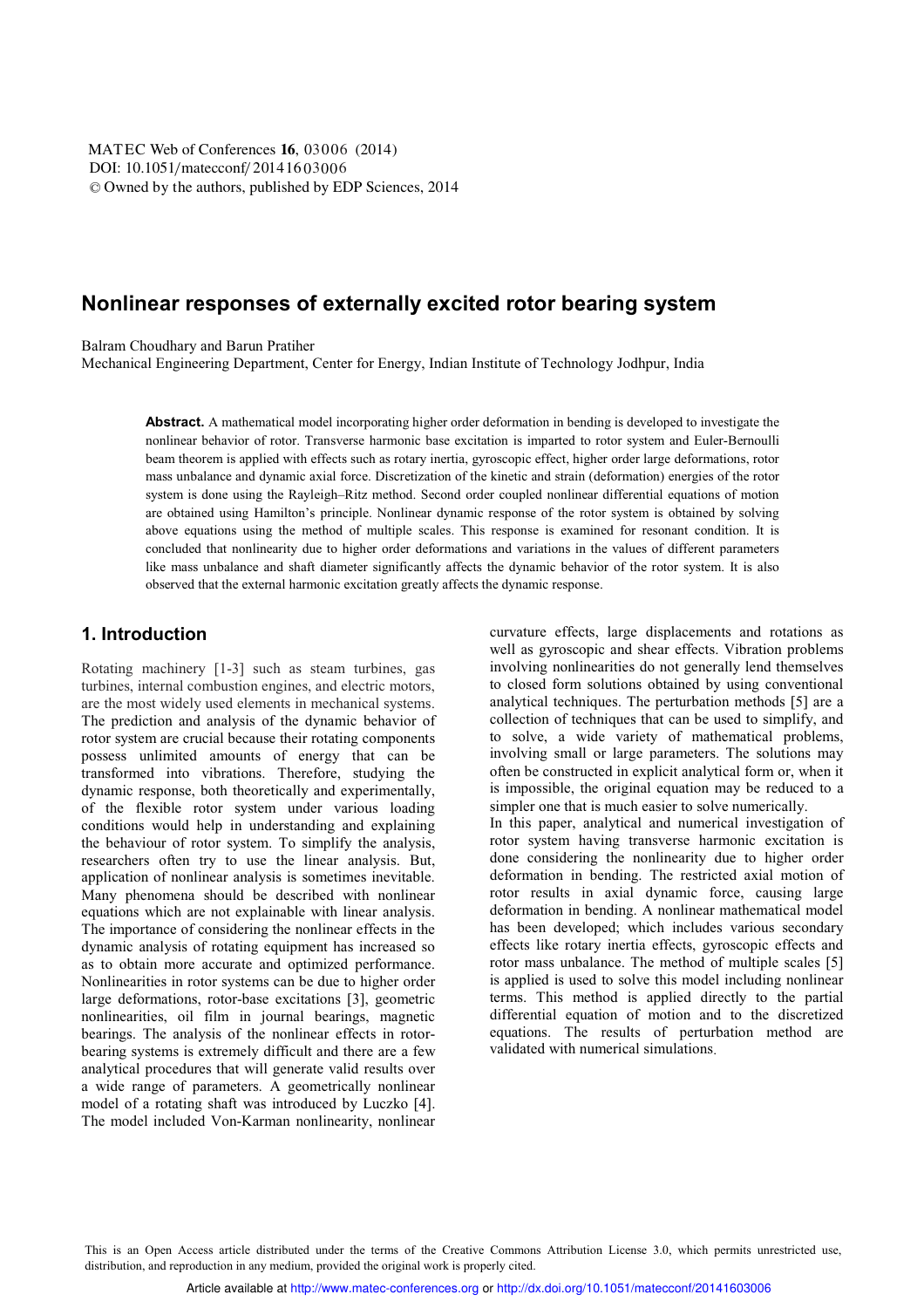#### **2. Problem formulation**

The rotor system consists of a flexible shaft and a rigid disk and has the same rotor geometry as used by Duchemin et al. [1] as shown in figure 1. The shaft considered, is a beam of circular cross se ection of radius *R*<sup>1</sup> and length L, and spins about longitudi inal axis y with a constant speed  $\Omega$ . The disk of mass  $M_{\text{d}}$ , external radius R<sub>2</sub> and internal radius  $R_1$ , is positioned on shaft at a distance  $L_d$  along the y axis. The mass unbalance denoted by  $m_u$  is also situated at a distance,  $y = L_d$ . The shaft is flexible, so it is modeled by its kinetic and strain energies, whereas the rigid disk is modeled by its kinetic energy only. Transverse harmonic base excitation  $Q_2 = P_0 \cos(\omega_e t)$  is applied to rotor system as shown in Fig. 1.



**Fig.1.** Rotor with shaft and disk k

Using extended Hamilton's principle, finally nonlinear structural dynamics of rotor bearing system under harmonic base motion is expressed as [1]

$$
\ddot{P} - \Omega \vartheta_1 \dot{Q} + \vartheta_2 P + \left(\frac{1}{2}\mu_1 + \mu_2\right) (P^3 + PQ^2) + c\dot{P} =
$$
  
\n
$$
m_1 \Omega^2 d_1 f(L_d) \sin \Omega t
$$
\n(1)  
\n
$$
\ddot{Q} + \Omega \vartheta_1 \dot{P} + \vartheta_2 Q + \left(\frac{1}{2}\mu_1 + \mu_2\right) (Q^3 + P^2 Q) + c\dot{Q} =
$$
  
\n
$$
m_1 \Omega^2 d_1 f(L_d) \sin \Omega t - \gamma \ddot{Q}_2
$$
\n(2)

Here,  $P$  and  $Q$  are generalized independent coordinates and  $f(y)$  is the displacement function and has been considered as the normalized first mode shape of a beam with a constant cross section in bending.  $f(y) =$  $sin (\pi y/L),$   $f'(y) = g(y)$ , and  $f''(y) = h(y).$ Following is the expressions for the coefficients in the equations (1-2).

$$
F_1 = \text{EI} \int_0^L h^2(y) dy, \quad F_2 = \text{EA} \int_0^L g^4(y) dy,
$$
  
\n
$$
a_1 = M_d f^2(L_d) + I_{dx} g^2(L_d) + \rho A \int_0^L f^2(y) dy +
$$
  
\n
$$
\rho I \int_0^L f^2(y) dy, \quad F_2 = \frac{\text{EA}}{L} \int_0^L \int_0^L g^4(y) dy dy,
$$
  
\n
$$
a_2 = I_{dy} g^2(L_d) + 2\rho I \int_0^L g^2(y) dy,
$$
  
\n
$$
c_1 = 2M_d f(L_d) + 2\rho A \int_0^L f(y) dy, \quad \vartheta_1 = b_2/b_1,
$$

$$
\vartheta_2 = F_1/b_1, \ \mu_1 = F_2/b_1, \ \mu_2 = F_3/b_1, \ m_1 =
$$
  
 
$$
m_u/b_1, \text{ and } \gamma = c_1/b_1.
$$
 (3)

### **3. Perturbation tech hniques**

By applying the perturbation techniques [5, 6] with putting the  $\epsilon \mu_1$ ,  $\mu_2 = \epsilon \mu_2$ ,  $m_1 = \epsilon m_1$ ,  $c = \epsilon c$ ,  $\gamma = \epsilon \gamma$ , one may have the following expressions obtained by equating the coefficients of the like powers of  $\varepsilon$  on both sides of the resulting equations. expressions  $\theta_1 = \theta_1$ ,  $\theta_2 = \theta_2$ ,  $\mu_1 =$ 

System of order 0 equations  $(\varepsilon^0)$ 

$$
\frac{\partial^2 p}{\partial \tau_0^2} + \vartheta_2 p_0 - \varOmega \vartheta_1 \frac{\partial q_0}{\partial \tau_0} = 0 \tag{4}
$$

$$
\frac{\partial^2 q_0}{\partial T_0^2} + \vartheta_2 q_0 + \varOmega \vartheta_1 \frac{\partial p_0}{\partial T_0} = 0 \tag{5}
$$

System of order 1 equations  $(\epsilon^1)$ 

$$
\frac{\partial^2 p_1}{\partial T_0^2} + \vartheta_2 p_1 - \varOmega \vartheta_1 \frac{\partial q_1}{\partial T_0} = \varOmega \vartheta_1 \frac{\partial q_0}{\partial T_0} - 2 \frac{\partial^2 p_0}{\partial T_0 \partial T_1} - \frac{\mu_1 p_0^2}{2} - \frac{\mu_1 p_0 q_0^2}{2} - \mu_2 p_0^3 - \mu_2 p_0 q_0^2 - c \frac{\partial p_0}{\partial T_0} + m_1 \varOmega^2 d_1 f(L_d) \sin \varOmega t \tag{6}
$$

$$
\frac{\partial^2 q_1}{\partial T_0^2} + \vartheta_2 q_1 + \varOmega \vartheta_1 \frac{\partial p_1}{\partial T_0} = -\varOmega \vartheta_1 \frac{\partial p_0}{\partial T_0} - 2 \frac{\partial^2 q_0}{\partial T_0 \partial T_1} - \frac{\mu_1 q_0^3}{2} - \frac{\mu_1 q_0 p_0^2}{2} - \mu_2 q_0^3 - \mu_2 q_0 p_0^2 - c \frac{\partial q_0}{\partial T_0} + m_1 \varOmega^2 d_1 f(L_d) \cos \varOmega t - \gamma q_2 / 2 \tag{7}
$$

The solution of above equations is given as

$$
p_0 = D_1(T_1) \exp(i\omega_1 T_0) + D_2(T_1) \exp(i\omega_2 T_0) + [cc]
$$
  
(8)

$$
q_0 = iD_1(T_1) \exp(i\omega_1 T_0) - iD_2(T_1) \exp(i\omega_2 T_0) + [cc]
$$
  
(9)

Here. [cc] denotes the complex conjugate. Substitution of equations  $8-9$  into equations  $6-7$  and then putting,  $\omega = \omega_1 + \varepsilon \sigma_1$  where  $\sigma_1$  is a detuning parameter for controlling the nearness of  $\omega_e$  to  $\omega_i$ , one may obtain the solvability conditions. The first step in determining these solvability conditions is to substitute  $\Omega = \omega_1 + \varepsilon \sigma_1$ , and equate the coefficients of  $exp(i\omega_1T_0)$  and  $exp(i\omega_2T_0)$  on both sides of the resulting particular solution and by following similar procedures in [5,6] with separation of real and imaginary terms, one may obtain, following a set of four first order differential equations

$$
\frac{1}{2}\frac{\partial d_2}{\partial T_1} + \frac{1}{2}g_5 d_2 = 0\tag{10}
$$

$$
\frac{1}{2}d_2\frac{\partial\theta_2}{\partial\tau_1} + \frac{1}{8}g_2d_2^3 + \frac{1}{8}g_3d_1^2d_2 + \frac{1}{2}g_6d_2 = 0
$$
\n(11)

$$
\frac{1}{2}\frac{\partial d_1}{\partial T_1} + \frac{1}{2}h_5d_1 + h_4\cos(\mu) = 0
$$
 (12)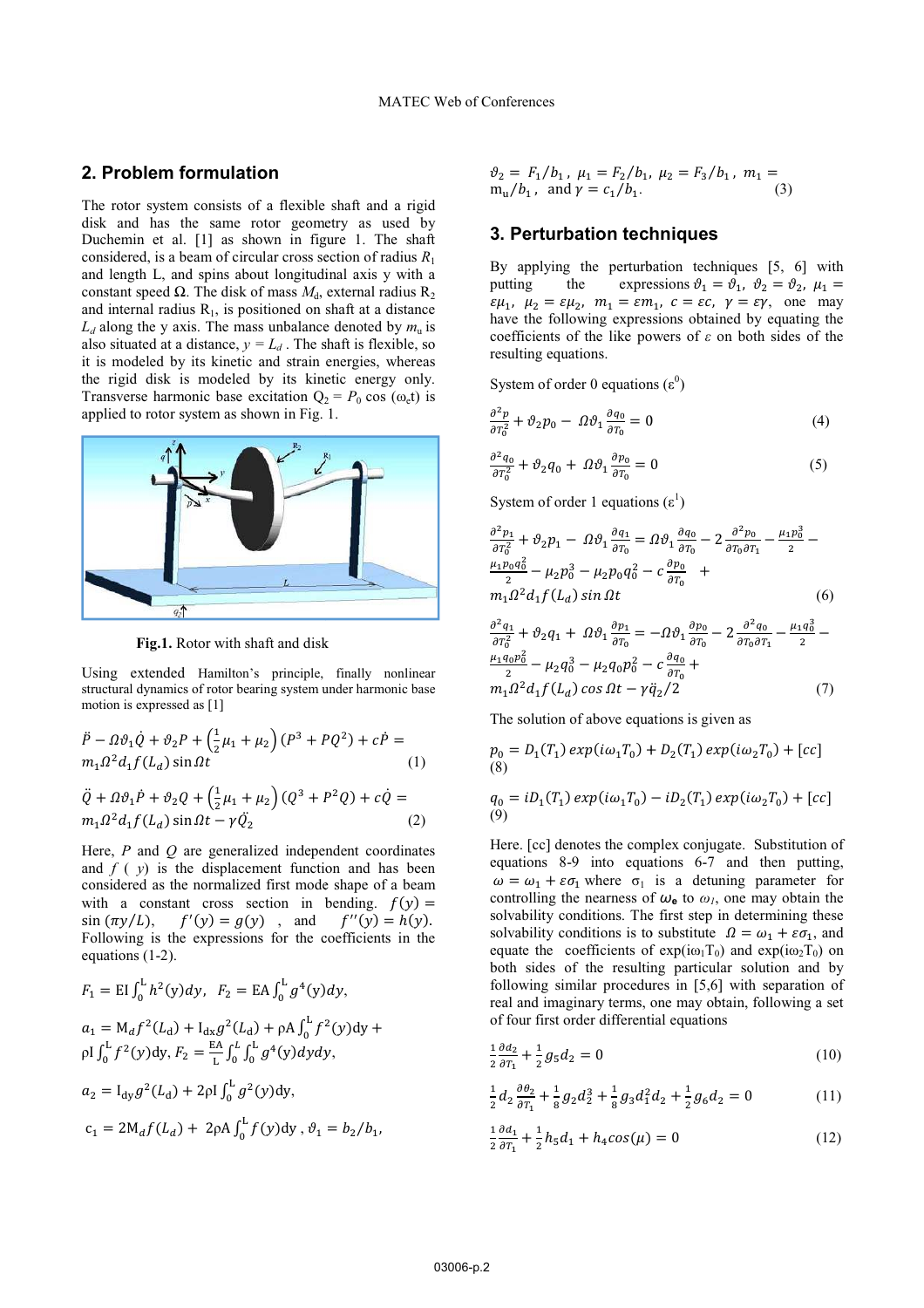$$
-\frac{1}{2}d_1\sigma_1 + \frac{1}{2}d_1\frac{\partial\mu}{\partial\tau_1} - \frac{1}{8}h_2d_1^3 - \frac{1}{8}h_3d_1d_2^2 - \frac{1}{2}h_6d_1 - h_4\sin(\alpha) = 0
$$
\n(13)

Here,  $\alpha = -\theta_1 + \sigma_1 T_1$ ,  $g_2 = -\frac{(\beta_1 + 2\beta_2)}{\omega_2}$  $\frac{1 - \mu_2}{\omega_2}$ ,  $g_3 = 2c_2$ ,  $g_5 =$  $\mathcal{C}_{0}^{2}$  $\frac{c}{2}$ ,  $g_6 = \frac{\Omega a_1}{2}$  $\frac{\alpha_1}{2}$ ,  $h_2 = -\frac{(\beta_1 + 2\beta_2)}{\omega_2}$  $\frac{1}{\omega_2}$ ,  $h_3 = 2h_2$ ,  $h_4 =$  $\gamma \omega_e^2 P_0$  $rac{\omega_e^2 P_0}{8\omega_1}$ ,  $h_5 = \frac{c}{2}$  $\frac{c}{2}$ , and  $h_6 = \frac{\Omega \alpha_1}{2}$  $\frac{a_1}{2}$ .

## **4. Result**

In all the simulations, Euler-Bernoulli beam element with length L = 0.4 m, mass density  $\rho$  =7800 kg/m<sup>3</sup>, Young's modulus =  $2 \times 10^{11}$  N m<sup>2</sup>, mass moment of inertia in xdirection =  $0.11 \text{ kgm}^2$ , mass moment of inertia in *y* direction = 0.19 kg m<sup>2</sup>, cross-sectional area =  $3.1 \times 10^{-4}$  m<sup>2</sup>, area moment of inertia =  $7.854 \times 10^{-9}$ , thickness of the disk  $= 0.03$  m, and inner and outer radius of the disk are equal to 0.01 and 0.15 m, respectively has been considered. The solid line represents responses of shaft in the direction *z* while the dotted line represents the time history of the shaft in the direction  $x$  in Fig. 2. Time response has been obtained for  $P_0$  equal to 0.001m and  $m_u$  equal to 0.01 kg when other parameters are keeping constant. From the Fig. 2, it has been observed that amplitude for the response (*Q*) in *transverse* direction is higher than the response (*P*) amplitude generally occurred in *x* direction. Hence, rotor bearing system is more stiff in *xy* plane than in the plane perpendicular to the *xy* i.e., in *z* direction. One more observation has been noticed that while time response in the transverse direction shows a quasiperiodic in nature, a beating phenomenon is observed in the time history representing the response in *x* direction as forcing frequency is closed to first natural frequency of the shaft in *x* direction.<br> $5^{\times}10^3$ 



Fig. 2: Times history for *P* and *Q* for  $P_0$  equal to 0.001.

Figure 3 and 4 illustrate the effect of amplitude of external forcing stimulated due to support motion for  $P_0$ equal to 0.001 and 0.01 on the dynamics performance of the rotor bearing system. It has been observed that as expected with increase in amplitude of base motion, the amplitude gets increased for the responses of both directions. However, response amplitude of response in transverse direction is more eminent over the amplitude in other directions though it has been considered that the elastic deformation of the shaft is constrained in the *y*  direction.



Figure 5 and 6 illustrate the influence of mass imbalance  $m<sub>u</sub>$  equal to 0.01 and 0.1 on the dynamics behaviour of the rotor bearing system. While with increase in mass imbalance, the amplitude of responses in *transverse* direction remains constant although amplitude gets increased for the response in *x* direction. Figure 7 depicts a comparison study between the response obtained using temporal equation of motion and the response obtained using first order method of multiple scale method. It has been observed that for both responses, the maximum